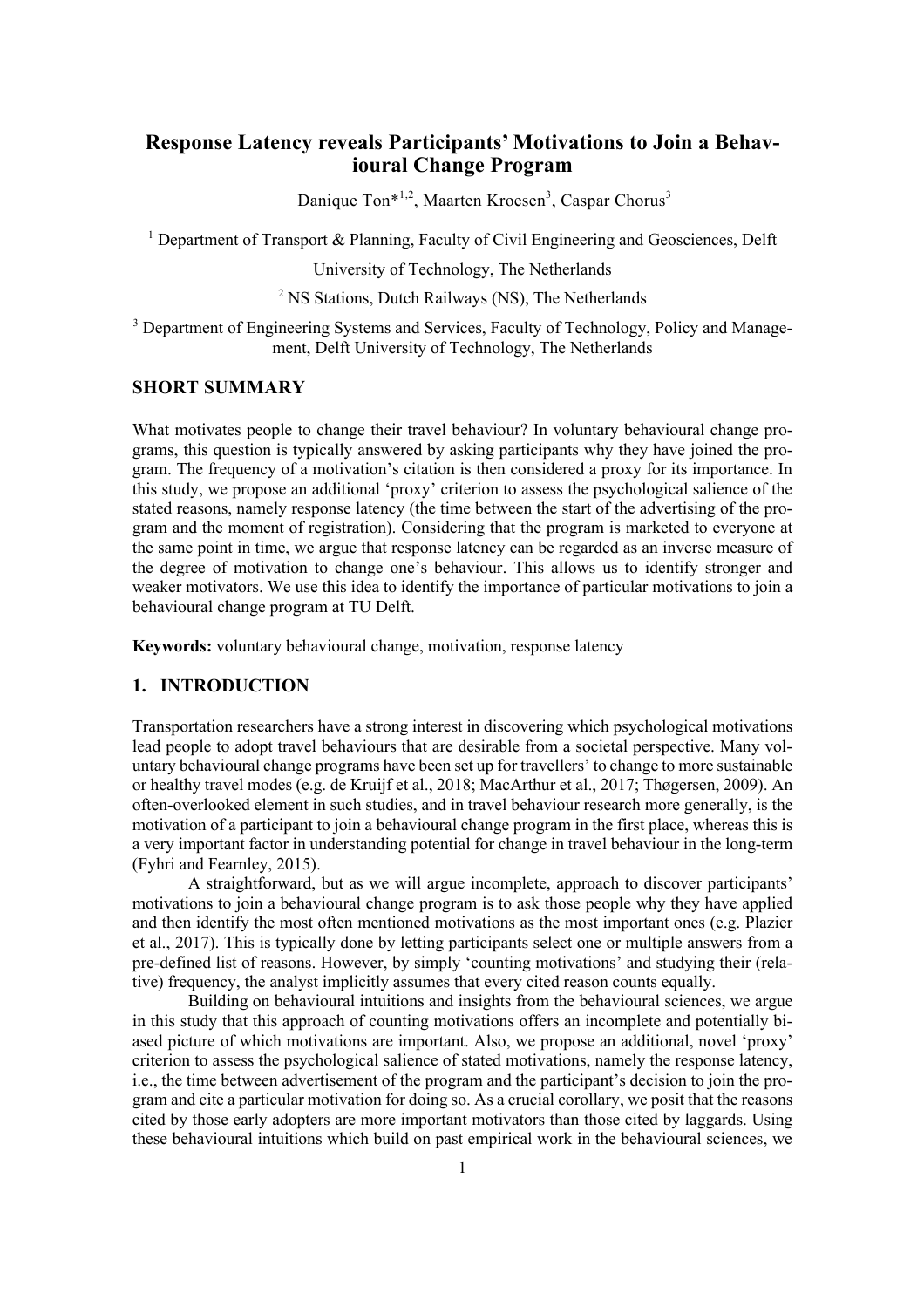suggest that the relative importance of motivations to join a travel behaviour change program can be uncovered by means of statistically relating a motivation to the response latency of the traveller that cites this motivation.

We perform our analyses in the context of a voluntary behavioural change program among employees and students of TU Delft.

## **2. WHY RESPONSE LATENCY CAN BE USED TO IDENTIFY RELATIVE IM-PORTANCE OF MOTIVATIONS**

In this section, a series of behavioural intuitions are discussed to gradually build towards our core argument: that motivations that are cited by early adopters are likely to be more important (to those early adopters) than motivations that are cited by late adopters are (to those late adopters).

The first intuition is that an important problem experienced by a person (traveller) is relatively likely to be on top of her or his mind, compared with an unimportant problem. In other words, the salience of a problem and the frequency with which the problem surfaces in a traveller's thoughts, is positively related to its perceived importance (by the traveller).

The second intuition is that an advertisement for a (travel) behavioural change program observed by a traveller will more likely lead to a behavioural intention to join that program, if the traveller, *at the moment she or he observes the advertisement*, believes that the program offers a (partial) solution to a pressing problem that she or he *currently* experiences.

Combining these two intuitions, we may conclude that relatively important problems trigger a relatively quick reaction to an advertisement for a potential solution for those problems, compared to relatively unimportant problems, simply because the latter ones are less likely to be top-of-mind at a particular moment a traveller observes the advertisement. As such, it makes sense to expect that important motivations trigger earlier (compared to unimportant ones) registration to the travel behaviour change program.

A third behavioural intuition, which is supported by a well-established line of empirical research in the behavioural sciences (e.g. Haidt, 2001; Nisbett and Wilson, 1977), is that people have difficulty in correctly recalling and reporting the true motivations underlying their behaviours. This may be expected to be particularly true, when those motivations are relatively unimportant to them.

Combining these three intuitions, we argue that motivations reported by early adopters are more likely to be true (i.e. correctly recalled) motivations, compared with motivations reported by late adopters.

A fourth intuition is that when people are asked to cite their motivations for a particular behaviour (in our case: joining the travel behaviour change program) and they do not recall precisely what their motivations are, they are relatively likely to cite 1) one or more random motivations or 2) a generic (bland) motivation or 3) a socially desirable motivation.

Combining these four intuitions, we argue that motivations cited by late adopters are relatively likely to be randomly cited ones, generic (bland) ones, or socially desirable ones.

In sum, this line of argumentation provides a clear path of reasoning to expect that motivations cited by early adopters are more likely to be the true ones, compared to those cited by late adapters; and that the latter ones are relatively likely to be either random, generic, and/or socially desirable. This in turn allows us to identify the importance of cited motivations by not only looking at their relative *frequency*, but also at their *latency*, i.e., the time between the start of the marketing campaign and their citation.

## **3. CONTEXT AND METHODOLOGY**

This section provides a more detailed description of the voluntary behavioural change program, the collected data, and the modelling approach and validation.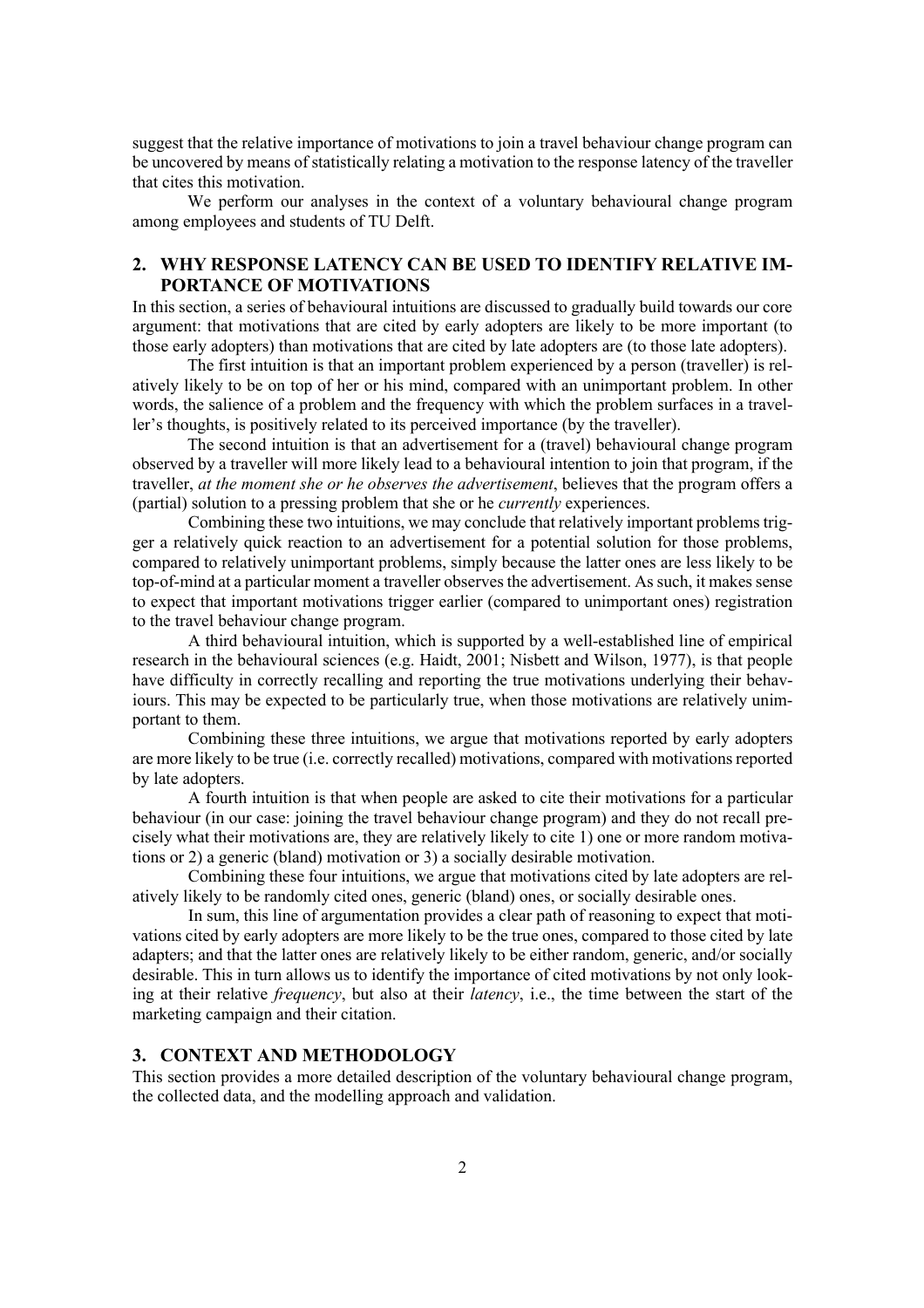#### *Behavioural change program*

TU Delft has seen a major increase in the number of students over the past ten years, at the same time the campus houses increasing numbers of start-ups and larger companies. As a result, accessibility and liveability of the campus are at risk and space becomes sparser. One direction for a solution is a reduction in car use by 10% in 2025 compared to the level of 2018. Hence, they set up a program that aims to help achieve this goal.

The program allowed students and employees of the university who commute by car at least three times per week to test an alternative way of travelling for free for a period of eight weeks. To ensure that many people could participate, the program was organised in four blocks; March–May, June–July, September–October, and November–December (see Figure 1). Participants could choose the block they wanted to participate in, given availability. The program required that participants travelled to work by e-bike or public transit at least twice a week and that they worked from home at least four times during the whole period of the program (8 weeks).



**Figure 1: Visual representation of the behavioural change program**

#### *Data*

The behavioural change program was evaluated by collecting both stated (through surveys) and revealed (through travel diary and GPS/smart card trip data) data among the participants on their previous commuting behaviour, behaviour during the program, and their commuting behaviour three months after the program ended. Furthermore, motivations, attitudes, and experiences were questioned for the evaluation.

For this research, we use the survey that was distributed among the participants via email right after they signed up for the program. This survey was obligatory for all participants (unlike the follow-up surveys) and needed to be completed before the participant could start the program. One question addressed the motivation(s) for participating in the program, where a total of ten reasons was distinguished and multiple reasons could be selected:

- I am often in a traffic jam
- To reduce travel costs
- To reduce travel time
- To be able to work/study during travel
- I can do other things during travel
- To prevent having parking issues
- To arrive more relaxed at work
- To contribute to a better environment
- Out of curiosity
- For health reasons

A total of 482 employees and students registered for participation in the program, 35 of them participated twice (they tested two alternative ways to travel to campus). 38.4% of the participants is female and 61.4% male. 28.8% of the participants is student at the university, the remainder works at the university (as PhD, scientific staff, or support staff). Furthermore, the minimum age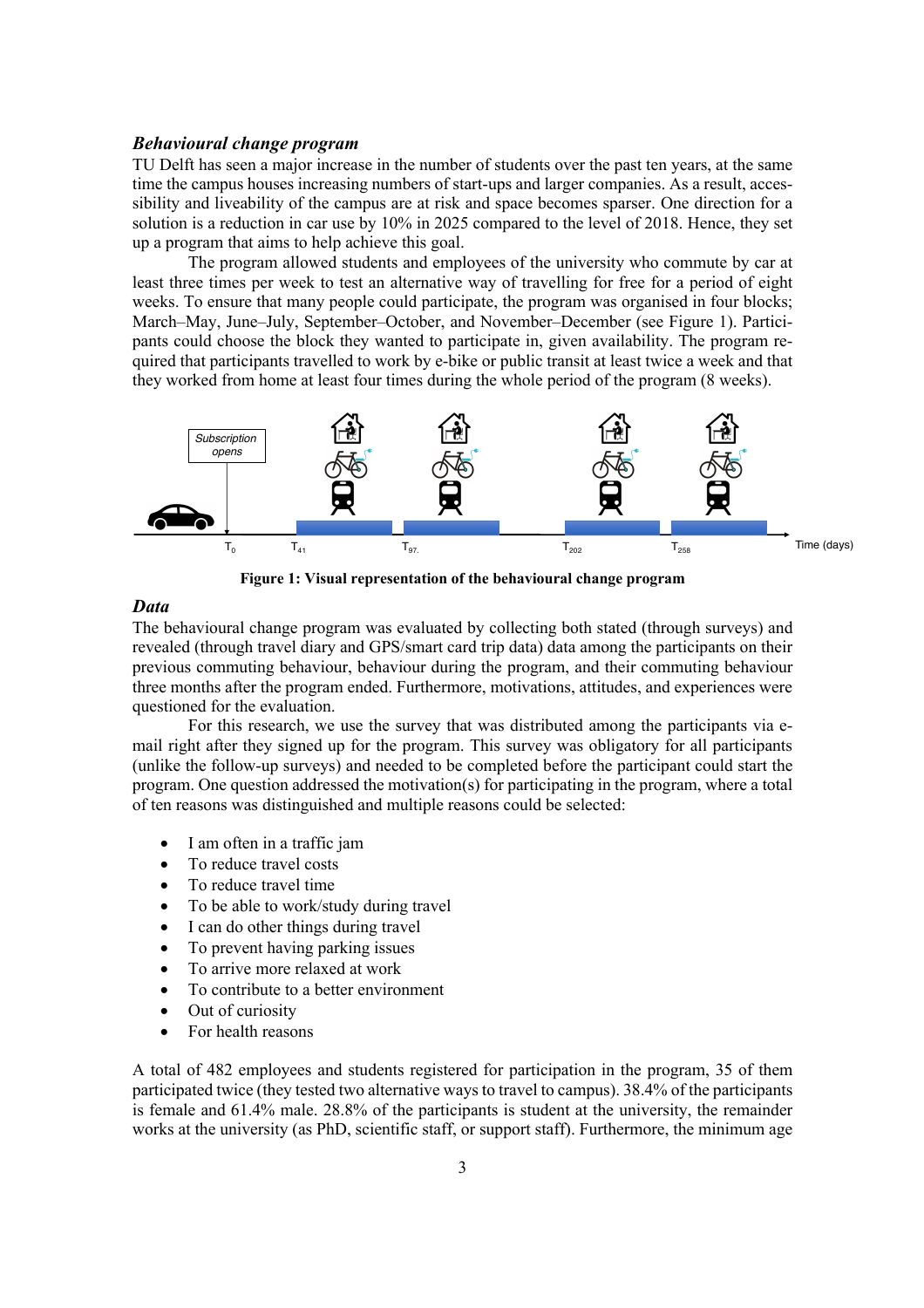of the participants is 18, the maximum age is 65 and the mean is 36.4 with a standard deviation of 11.9 years.

#### *Modelling and tentative validation approach*

The psychological salience of these stated reasons for joining the behavioural change program is investigated through their relationship with the response latency, starting from the  $12<sup>th</sup>$  of February 2019 ( $T_0$  in Figure 1). On this day, the program was marketed to all employees and students through various means, and registration opened up. We investigate this relationship in two ways, and subsequently we adopt two approaches for partially validating our findings.

#### *Modelling*

First, we investigate whether there is a difference in response latency of participants that have mentioned a particular reason versus participants that did not give that reason. This provides insights in the importance of each reason as a motivator for joining the program. In a second step, a multiple linear regression model is estimated, in which response latency is specified as the dependent variable and the reasons to join as the explanatory variables (Field, 2009).

#### *Validation*

To provide a tentative and partial validation of our theory, we adopt two approaches. First, we revisit our theoretical expectations in light of the substantive results of our study, to see if they align. Second, we have collected data on the commuting behaviour of participants before they joined the program and also three months after the program ended. Therefore, we are able to identify whether the program has resulted in a long term change in the car commute behaviour of participants (Ton and Duives, 2021). A total of 82 participants who have tested the e-bike in the first two blocks, have also completed the final evaluation survey. By comparing the response latency of the participants who changed their behaviour in line with the goal of the program (reduced car use) with those who did not, we are able to reflect on, and tentatively validate, our hypothesis that those who had a shorter response latency exhibited a stronger motivation to change their travel behaviour.

#### **4. RESULTS AND VALIDATION**

In this section the results of the analysis on the relationship between motivators for joining the voluntary behavioural change program and response latency are discussed together with a partial validation of our approach.

The maximum theoretical response latency is 258 days (see Figure 1), due to the starting date of the fourth block. The last person to sign up for the program did so on day 253. On average, participants registered 83.1 days after launch. Table 1 shows the mean and standard deviations of the response latency for each motivation, both for those that cited it and those who did not. Furthermore, via independent t-tests we verified whether the differences between these groups were significant.

Looking at the *frequency* of citations, as shown in the second column from the left, motivations related to the environment, health, curiosity, and reduction of travel cost stand out as particularly important (see Table 1). Reasons that seem unimportant, from a frequency point of view, are the ability to do things during travel and work/study during travel. The right most column shows that, according to *latency*, being in a traffic jam, being able to work/study while travelling, and health reasons are particularly important motivators. Interestingly, also participants *not* signing up to achieve travel cost reduction, travel time reduction, to arrive more relaxed at work, and out of curiosity have registered relatively early. In other words, even though these participants were motivated to sign up early, they did *not* do so for these reasons.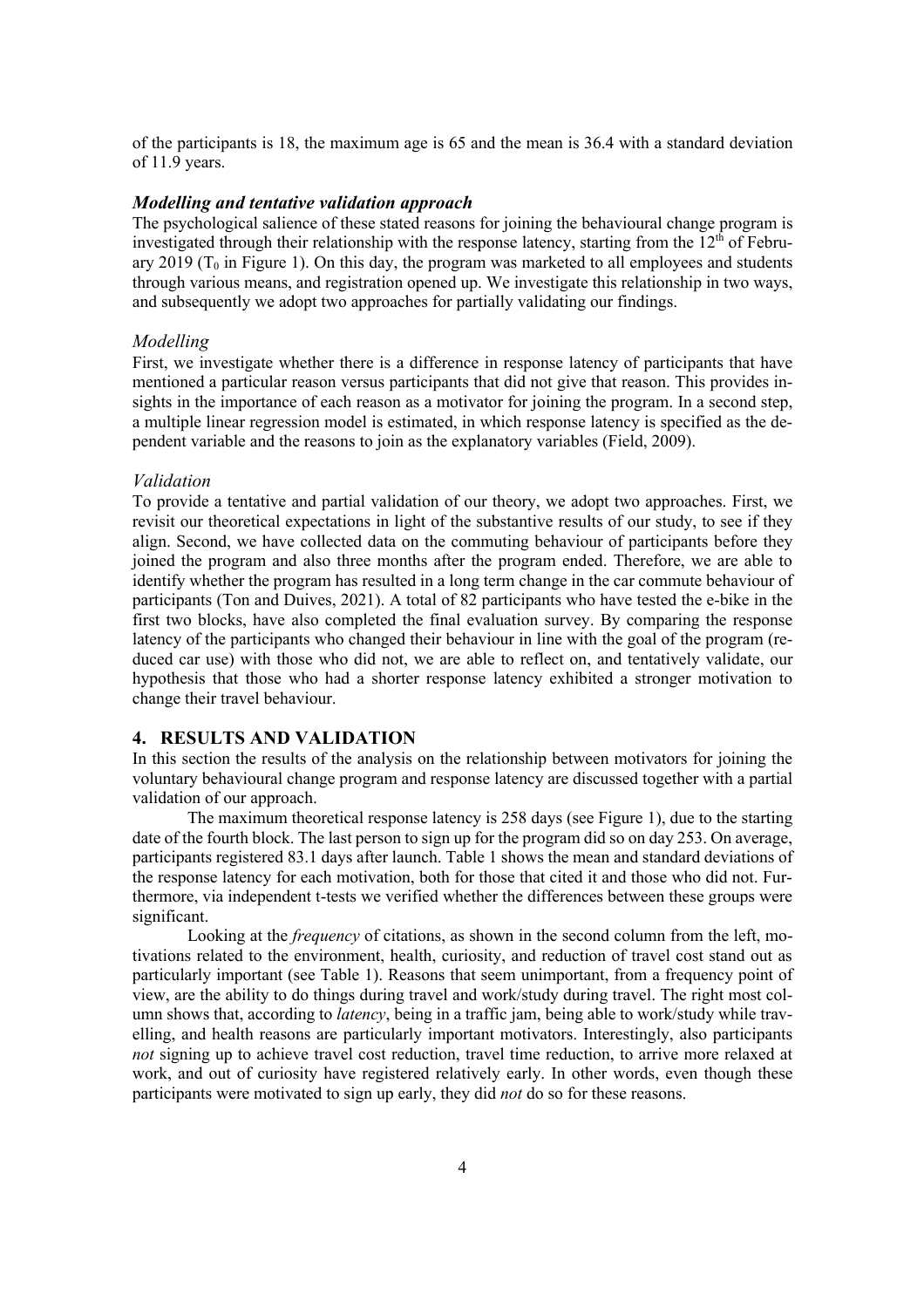|                                        | Share of<br>participants<br>that cited | <b>Response</b><br>latency of<br>group that<br>did not<br>mention<br>motivation | <b>Response</b><br>latency of<br>group that<br>did mention<br>motivation |
|----------------------------------------|----------------------------------------|---------------------------------------------------------------------------------|--------------------------------------------------------------------------|
| Motivation for joining the program     | motivation                             | Mean $(st.d.)$                                                                  | Mean $(st.d.)$                                                           |
| To contribute to a better environment  | 62.9%                                  | 82.1 (88.7)                                                                     | 83.7 (85.7)                                                              |
| For health reasons *                   | 58.7%                                  | 93.8 (87.9)                                                                     | 75.6(85.2)                                                               |
| Out of curiosity *                     | 44.2%                                  | 73.5(82.6)                                                                      | 95.3 (90.5)                                                              |
| To reduce travel costs *               | 40.9%                                  | 74.3 (83.3)                                                                     | 96.0(90.2)                                                               |
| To arrive more relaxed at work *       | 33.6%                                  | 72.2(81.9)                                                                      | 104.7 (92.2)                                                             |
| I am often in a traffic jam            | 28.8%                                  | 86.1 (86.8)                                                                     | 75.9 (86.6)                                                              |
| To prevent having parking issues       | 28.6%                                  | 83.0 (86.5)                                                                     | 83.5 (87.6)                                                              |
| To reduce travel time *                | 28.2%                                  | 74.5(83.1)                                                                      | 105.1(92.1)                                                              |
| To be able to work/study during travel | $3.9\%$                                | 83.3 (86.8)                                                                     | 79.2 (88.8)                                                              |
| I can do other things during travel    | $2.1\%$                                | 82.8 (86.9)                                                                     | 96.2 (81.9)                                                              |

**Table 1: Response latency in days after initiation depending on whether the reason was given or not** 

NOTE:  $*$  Significantly different at 99% (p<0.01)

The results of the multiple linear regression model are depicted in Table 2. A positive coefficient on the response latency is cited by late applicants, and hence is regarded as a relatively weak motivator, whereas a negative coefficient is considered a relatively strong motivator. Reasons that are considered strong motivators are: often being in a traffic jam, being able to work/study during travel, and for health reasons (in line with the findings in Table 1). Especially the latter (health reasons) may be considered a strong motivator in terms of significance and effect size. Reasons that are considered weak motivators are reduction of travel costs, reduction of travel time, arriving more relaxed, and out of curiosity. The remaining reasons (doing other things during travel, preventing having parking issues, and contributing to a better environment) are not considered particularly weak or strong motivators, as they do not affect the response latency and thus seem to be equally mentioned by everyone.

| Table 2: Linear regression model with response latency in days after launch as dependent variable |  |  |  |  |
|---------------------------------------------------------------------------------------------------|--|--|--|--|
|---------------------------------------------------------------------------------------------------|--|--|--|--|

|                                                 | Coefficient | SE.      |         |
|-------------------------------------------------|-------------|----------|---------|
| Constant                                        | 67.33       | $9.11**$ |         |
| For health reasons                              | $-24.42$    | $8.30**$ | $-0.14$ |
| I am often in a traffic jam                     | $-11.67$    | 8.76     | $-0.06$ |
| To be able to work/study during travel          | $-10.55$    | 20.8     | $-0.02$ |
| To contribute to a better environment           | 0.66        | 8.16     | 0.01    |
| To prevent having parking issues                | 0.31        | 8.67     | 0.00    |
| I can do other things during travel             | 3.98        | 27.4     | 0.01    |
| To reduce travel time                           | 16.76       | $8.91*$  | 0.09    |
| Out of curiosity                                | 20.99       | $7.85**$ | 0.12    |
| To reduce travel costs                          | 22.39       | $8.10**$ | 0.13    |
| To arrive more relaxed at work<br>$\frac{1}{2}$ | 30.22       | $8.25**$ | 0.17    |

NOTE:  $R^2 = 0.092$ . \*Significant at 90% (p < 0.10), \*\* Significant at 99% (p < 0.01)

Table 3 shows the assigned importance rank of each motivator according to frequency of citation (an often-used method) and response latency (based on the abovementioned results). The motivator that is considered most important according to the frequency approach (better environment) is not that important when considering latency (it is neutral, neither weak nor strong). We find alignment between the two methods in the high importance that is assigned to health reasons. On all other accounts we see misalignment. A Kendall's tau rank order correlation equals zero, implying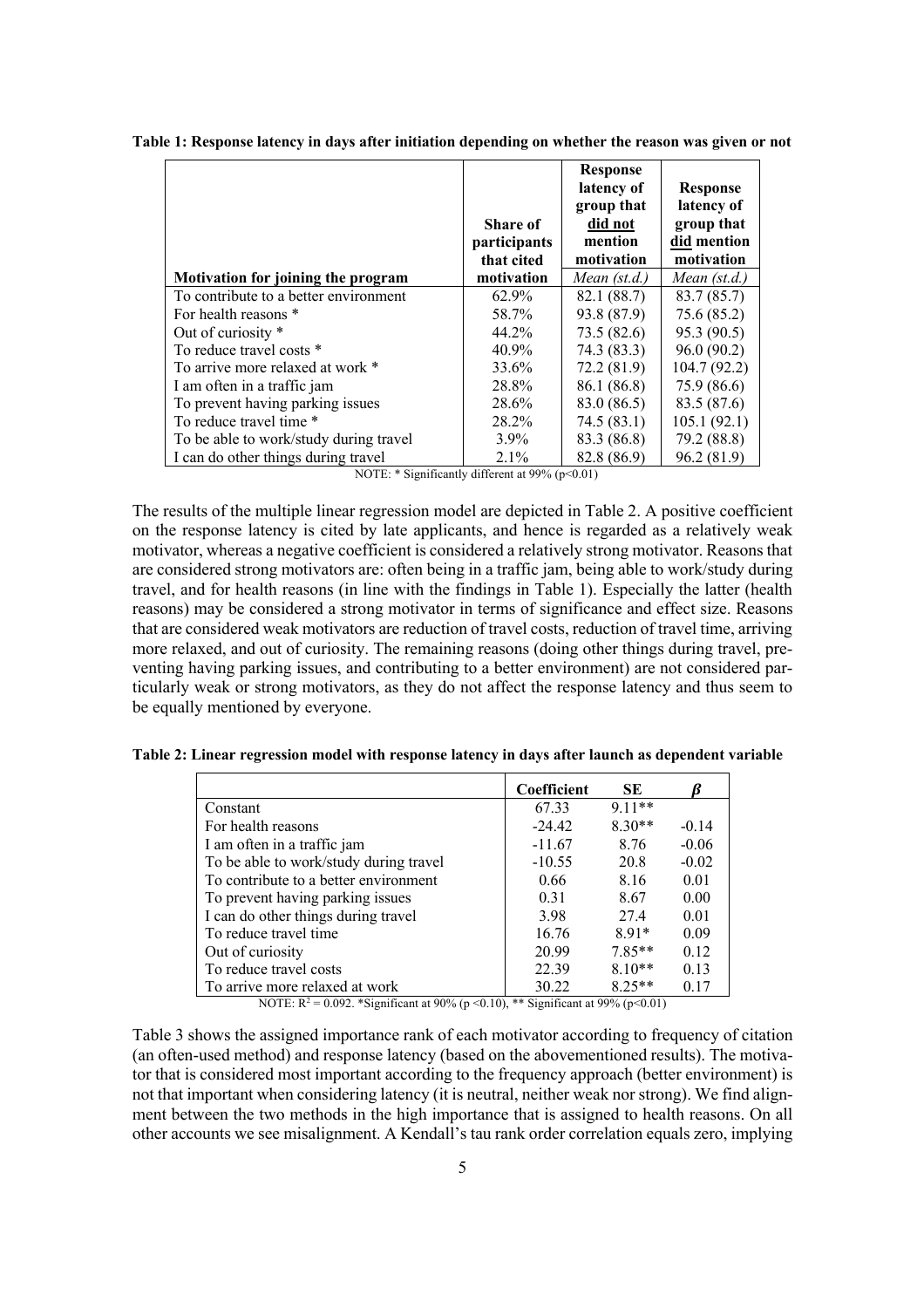that the frequency rank order is uninformative of the latency rank order. Hence, we can conclude that frequency and latency each measure a separate dimension of motivational strength.

|                                        | <b>Importance according to</b> |         |  |
|----------------------------------------|--------------------------------|---------|--|
| <b>Reason for joining program</b>      | Frequency                      | Latency |  |
| To contribute to a better environment  |                                |         |  |
| For health reasons                     |                                |         |  |
| Out of curiosity                       |                                |         |  |
| To reduce travel costs                 |                                |         |  |
| To arrive more relaxed at work         |                                |         |  |
| I am often in a traffic jam            |                                |         |  |
| To prevent having parking issues       |                                |         |  |
| To reduce travel time                  |                                |         |  |
| To be able to work/study during travel |                                |         |  |
| I can do other things during travel    |                                |         |  |

**Table 3: Comparison of importance of frequency and latency for motivations to join the program**

To tentatively assess the validity of our theory we first examine the data and results in light of the behavioural intuitions that were formulated in section 2. We focus on the fourth intuition which stated that, when people are asked to cite their motivations for a particular behaviour and they do not recall precisely what their motivations were, they are relatively likely to cite 1) one or more random motivations or 2) a generic (bland) motivation or 3) a socially desirable motivation.

Related to (1) it is interesting to note that respondents who registered at a relatively late point in time, generally selected more reasons than those with who registered early, as indicated by the small (yet significant) positive correlation between response latency and the total number of stated reasons (r=0.13, p=0.004). This aligns with the intuition that people who correctly recall their reason(s) for joining the program will indicate these specifically, whereas those who cannot recall exactly the specific reason(s) will be likely to check multiple boxes in a more random fashion.

Related to (2) it can be observed that the reason "out of curiosity", which can clearly be identified as a generic (bland) motivation, is indeed quite strongly associated with a higher response latency. Hence, people who cannot recall any specific motivation, and thus are more likely to resort to this generic reason, register at a late moment in time.

Finally, related to (3) the reason "to contribute to a better environment" is arguably the only reason in the complete set that can be identified as a socially desirable answer. People who indicated this reason on average also applied at a relatively late moment in time (at least compared to those who cite more self-interested reasons such as travel costs, being able to work during travel and health reasons).

The second approach we use to tentatively validate our theory is to examine the relationship between response latency and the long-term change in car commute intensity. We hypothesise that participants that have decreased their car commute on the long term, have registered earlier than those who did not show the desired result. If so, this would show partial evidence that response latency indeed is a sound proxy to capture motivation (both for participation and actual change). Data show that 43 of the 82 participants (52%) have decreased their car use for commuting.

Table 4 shows the mean and standard deviation of response latency for the participants that decreased their car commute intensity after the program ended versus those who did not. Note that these participants only participated in the first two blocks of the program, therefore the maximum response latency is 97 days. The participants that show a decrease have a lower average response latency compared to those who show the opposite effect, which is in line with our hypothesis. However, this difference is not significant.